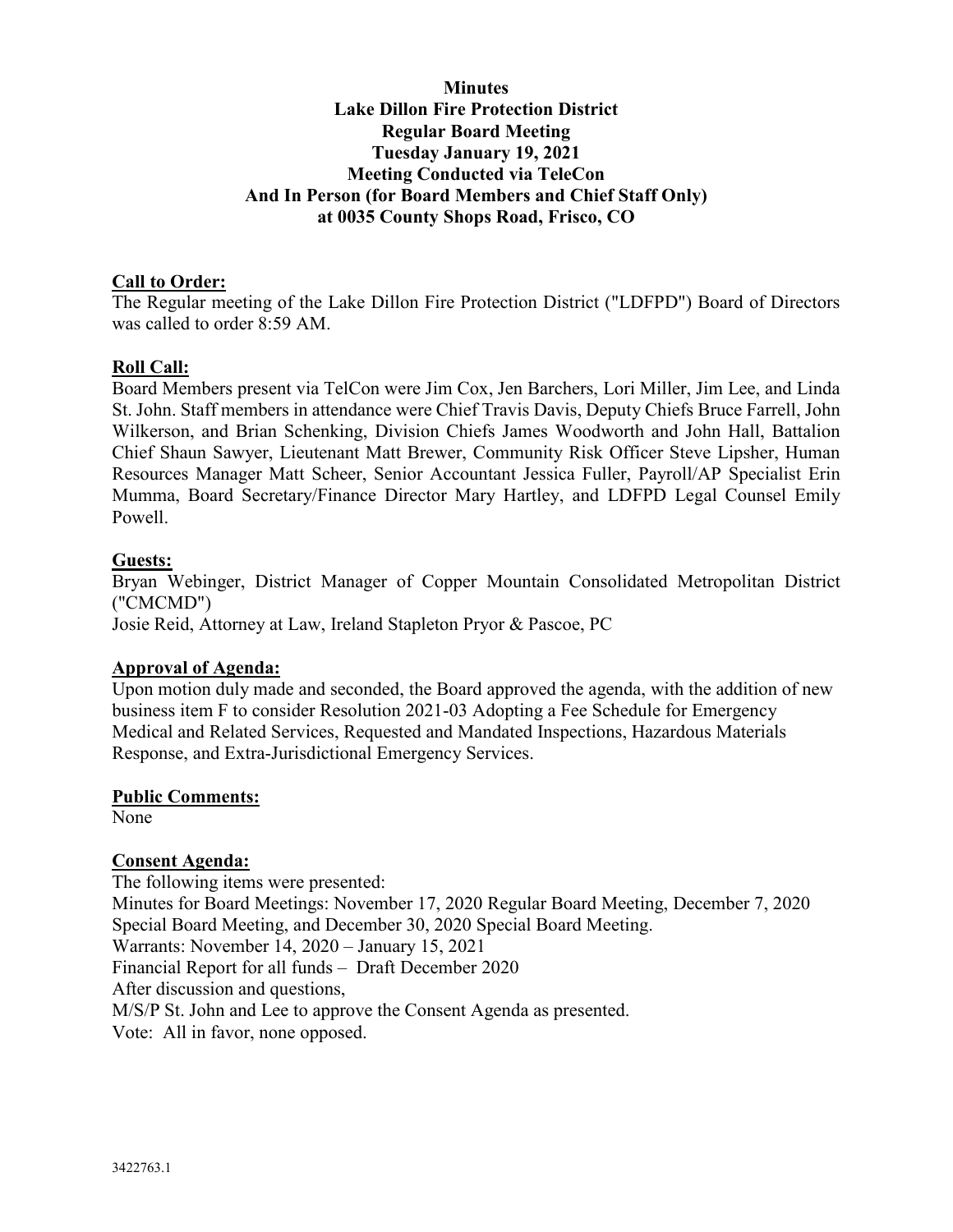# **New Business:**

# **Consider Resolution 2021-01-Establishing Meeting Dates, Times, Locations, and Places for Posting Notices.**

Finance Manager Hartley presented Resolution 2021-01 to set meeting dates, times, locations, and places for posting meeting notices for 2021.

M/S/P Barchers and Miller to approve Resolution 2021-01 as presented. Vote: All in favor, none opposed.

**Consider Resolution 2021-02 Authorizing the Lake Dillon Fire Protection District ("LDFPD") Fire Chief or Acting Fire Chief to Obligate LDFPD for Expenditures of Up To One Hundred Thousand and 00/100 Dollars (\$100,000) for the Purpose of Initiating Emergency Response Measures Within LDFPD's Jurisdiction for the Purpose of Responding to a Disaster Emergency, Such As a Wildfire, Without Prior Notice To or Approval By the Board of Directors** 

Chief Davis presented this Resolution to authorize the Fire Chief to obligate up to \$100,000 for the purpose of initiating emergency response measures for the purpose of responding to a disaster emergency. After discussion,

M/S/P Miller and Lee to approve Resolution 2021-02 as presented. Vote: All in favor, none opposed.

# **Consider Resolution 2021-03 Adopting a Fee Schedule for Emergency Medical and Related Services, Requested and Mandated Inspections, Hazardous Materials Response, and Extra-Jurisdictional Emergency Services, Effective January 19, 2021.**

Finance Manager Hartley presented Resolution 2021-03 to adopt a fee schedule for emergency medical and related services, requested and mandated inspections, hazardous materials response, and extra-jurisdictional emergency services. After discussion and questions,

M/S/P Barchers and Miller to adopt Resolution 2021-03 as presented. Vote: All in favor, none opposed.

# **Consider Resolution 2021-04 Recognizing Deputy Chief Bruce Farrell for His 35 Years of Service.**

Director Cox read Resolution 2021-04 in recognition of DC Farrell's 35 years of service.

M/S/P Miller and Lee to approve Resolution 2021-04 as presented. Vote: All in favor, none opposed.

### **SFA Board Appointments.**

Chief Davis discussed the appointments to be made to the Summit County Fire Protection Authority ("SFA") Board, including the Deputy Chief of Operations from Red, White & Blue FPD Drew Hoehn and the Deputy Chief of Operations from LDFPD John Wilkerson, along with one Board member to be appointed from each entity. After discussion,

M/S/P St. John and Lee to appoint Director Miller and Deputy Chief Wilkerson to the SFA Board on behalf of LDFPD.

Vote: All in favor, none opposed.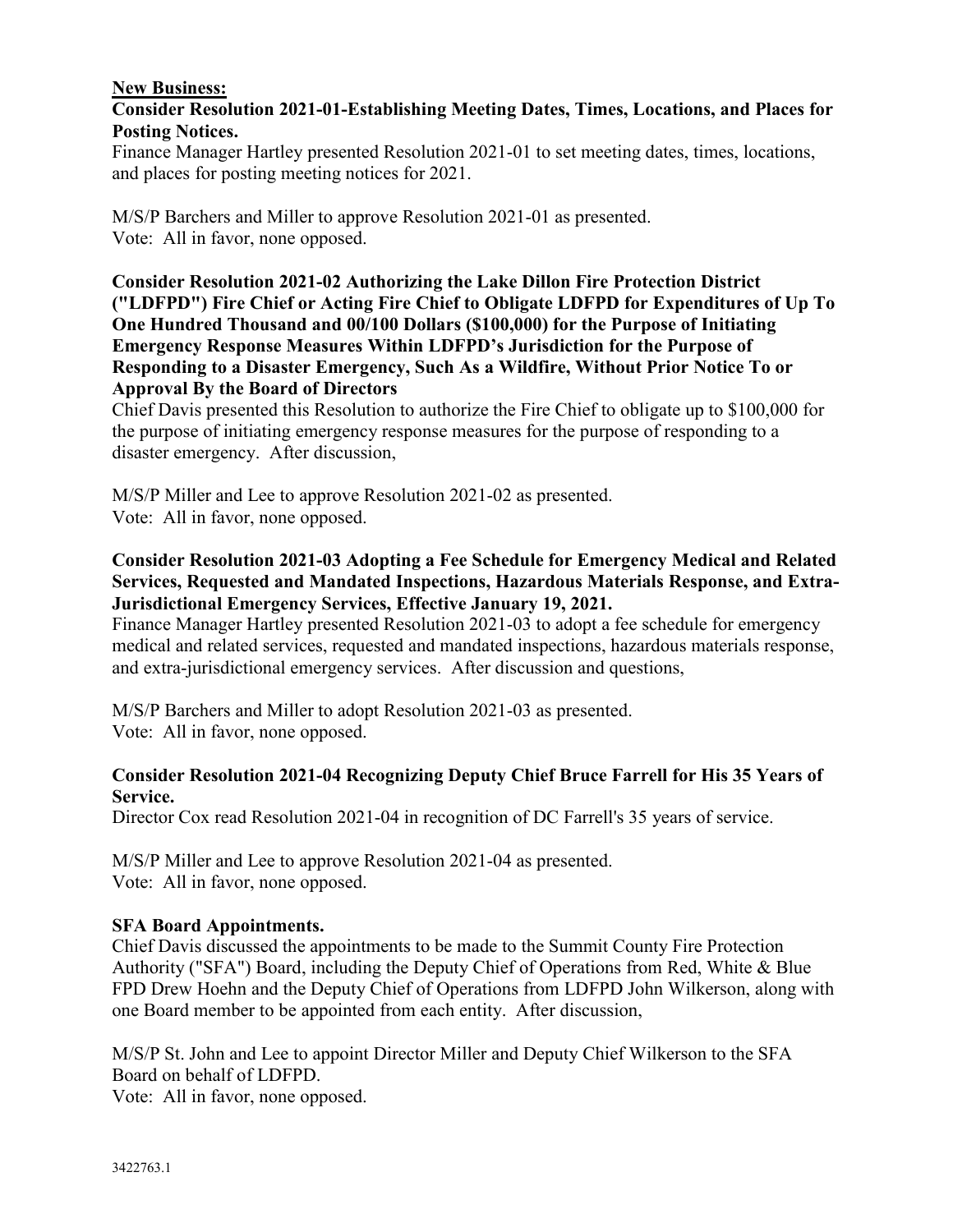### **SFE Branding Discussion:**

Chief Davis addressed the Board regarding the interest in increasing a consistent SFE brand to the public on our stations, apparatus, and HQ.

### **Staff Reports:**

Attorney: In addition to the written report, Attorney Powell reported that the transfer of assets from CMCMD is in process. Attorney Powell reported receiving the final Apparatus and Apparatus Equipment Sublease Agreement between LDFPD and CMCMD. The Omnibus Bill of Sale remains pending and CMCMD's revisions to the Fire Station Lease Agreement were received last Friday. This was not enough time to do a complete review of the changes prior to this Board meeting. However, the changes have now been reviewed by Attorneys Powell and Ross and there is a meeting scheduled with Chief Davis and Finance Manager Hartley tomorrow morning to review the proposed changes.

Attorney Powell reported that the sublease agreements for Engine 1 and Truck 1, which are subject to the CMCMD lease purchase agreements, remain in CMCMD's hands and per the CMCMD attorney are moving forward.

Attorney Powell reported that the hope is to have the Fire Station Lease Agreement and Omnibus Bill of Sale complete for Board approval by January 29, 2021 which is the CMCMD Board meeting. This means the LDFPD Board will need to meet at a Special Board meeting next week exclusively to review the Omnibus Bill of Sale, the Fire Station Lease Agreement, and to the extent the documents are ready, the Engine 1 and Truck 1 sublease agreements.

High Country Training Center: In addition to the written report, Director Miller reported meeting in December and that the total expenditures were under budget by 8%. Division Chief Hall stated that SFA has opened up the bidding for the asphalt project with the hope to complete the project in 2021.

Wildland Council: No meeting was held. Director Cox reported that the chipping program was successful again in 2020.

Finance: In addition to the written report, Finance Manager Hartley reported getting the Bank Account Signature cards to remove Deputy Chief Farrell and add Deputy Chief Schenking. Finance Manager Hartley also reported working on improving the financial reporting for 2021.

Human Resources: In addition to the written report, HR Manager Scheer shared working on the internal promotions and new hires and the roll out of the COVID 19 vaccines.

Community Risk Officer: In addition to the written report, CRO Lipsher reported opening up the backyard campfire permits for 2021 and also working on the 2020 Annual Report which will be reported at the February Board meeting.

Community Risk Division: Nothing in addition to the written report.

OPS/EMS Services: In addition to the written report, Division Chief Woodworth reported selling Ambulance #205 this coming Thursday to a private party for \$17,000.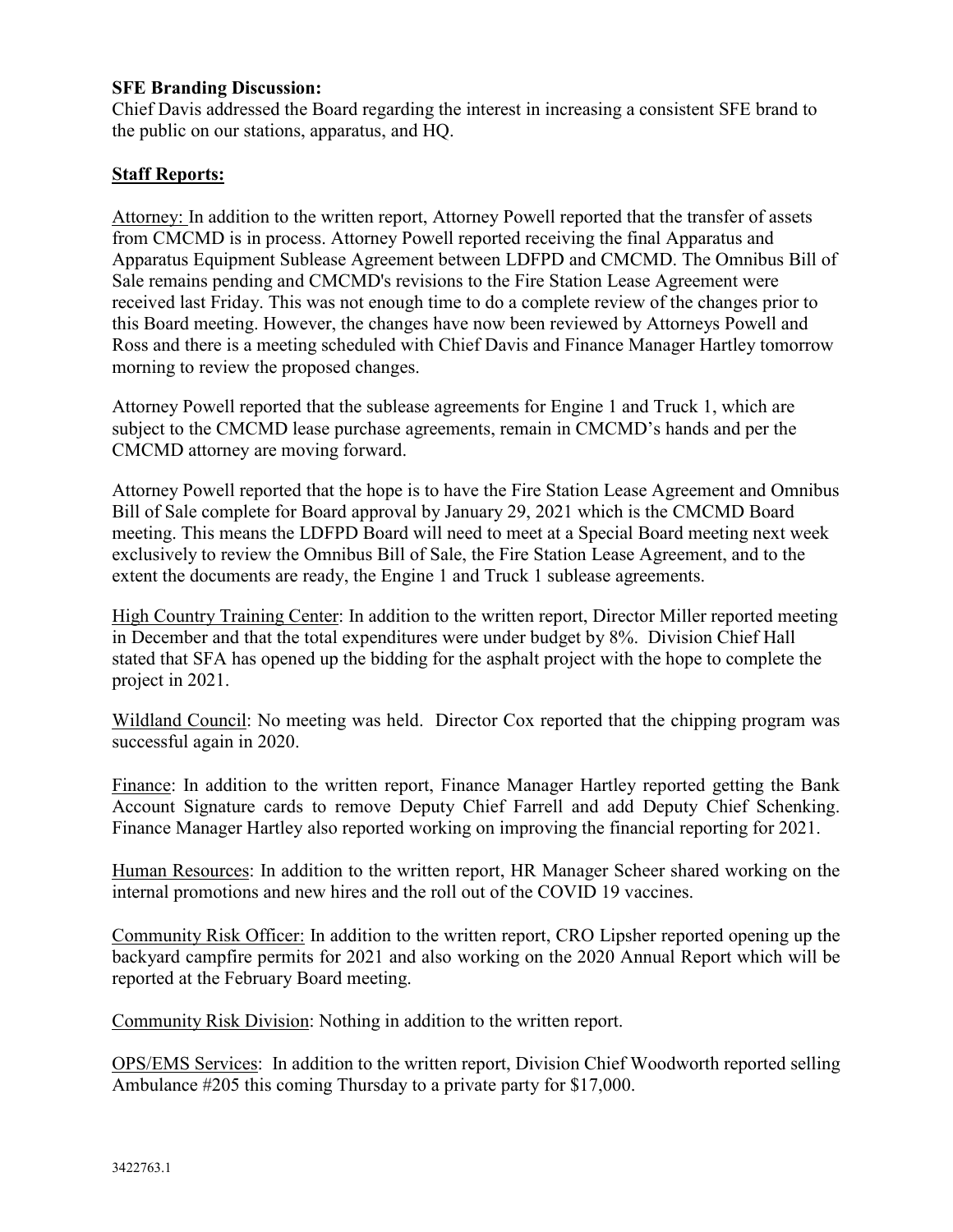Support Services: In addition to the written report, Deputy Chief Farrell reported transitioning from Support Services to Administrative Services and passing the work over to Deputy Chief Schenking. He thanked the Board for their support of his years of service.

Chief: In addition to the written report, Chief Davis reported the remote working schedule is working out well and keeping staff healthy. The goal is to keep everyone working their schedules both at home and in the office. Chief Davis reported that the relationship with the Payroll/AP Specialist Mumma is working well with her move to MN. The job will be evaluated the first part of April, 2021, but currently things are going well.

Chief Davis updated the Board on the Impact Fee Study by Tischler/Bise and will forward any received reports from this group to the Board.

# **Board Comments**

Director Lee commented that the Board meetings held virtually within Google Meets are easier to hear and understand compared to using the OWL system in the Board room at HQ in the past.

# **Executive Session:**

M/S/P Miller and Lee to move into Executive Session under CRS Section 24-6-402(4)(b) and (e) to receive advice from legal counsel related to the asset transfer documents with CMCMD. Vote: All in favor, none opposed.

Attorney Powell certified for the record that the Executive Session constitutes privileged attorney-client communications and would not be recorded. The Board entered Executive Session at 10:29 AM.

M/S/P Miller and Lee to move out of Executive Session at 11:21 AM. Vote: All in favor, none opposed. Regular Board meeting resumed at 11:22 AM.

Following discussion, M/S/P Miller and Lee to propose a Special Board meeting on Thursday, January 28, 2021 at 9:00 AM. Vote: All in favor, none opposed.

# **Adjournment:**

M/S/P St. John and Miller to adjourn the meeting at 11:25 AM. Vote: All in favor, none opposed.

Approved this day of  $2021$ .

Mary Hartley, Board Secretary

Jim Cox, President